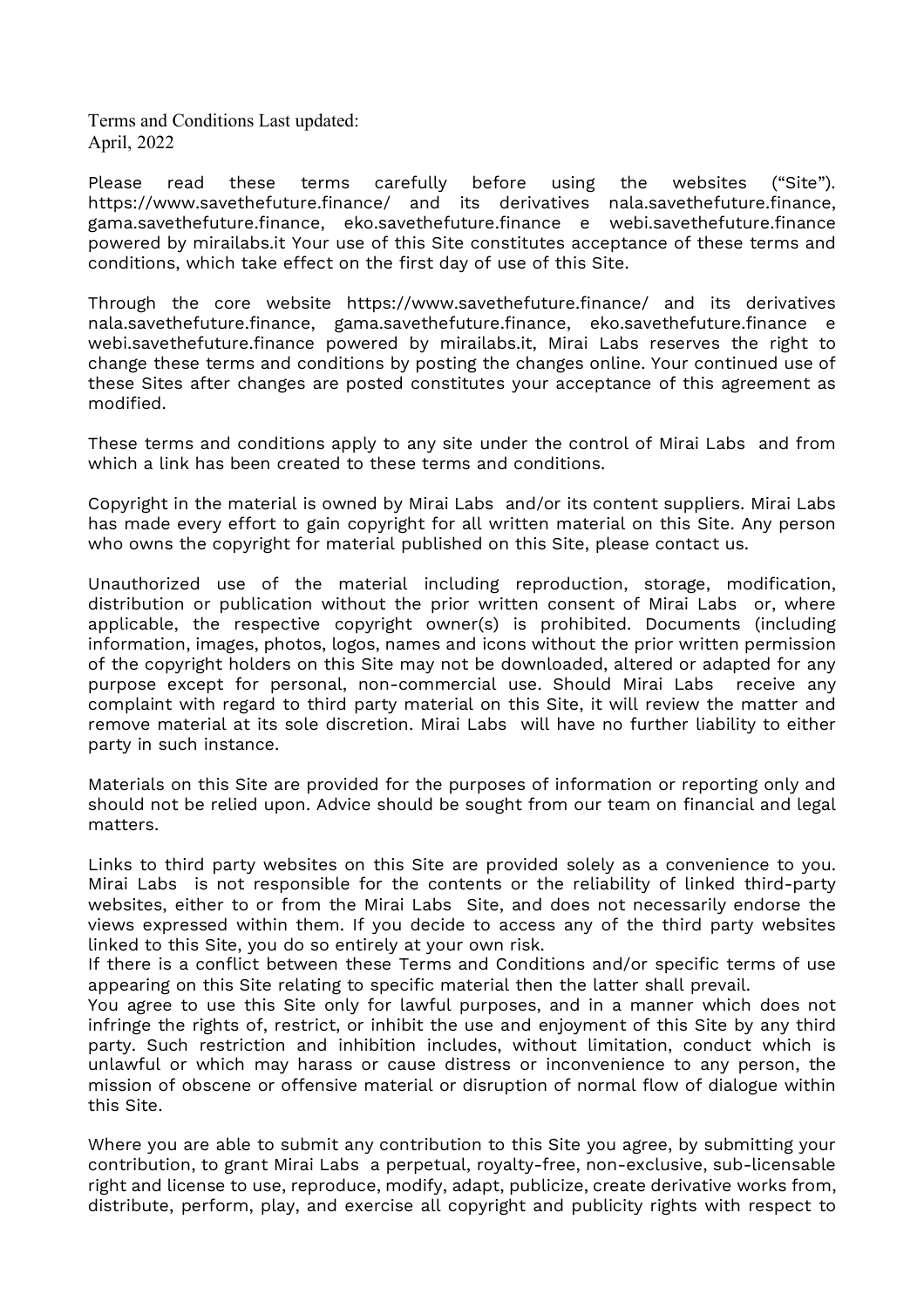your contribution worldwide and/or to incorporate your contribution in other works in any media now known or later developed for the full term of any rights that may exist in your contribution. If you do not want to grant Mirai Labs the rights set out above, please do not submit your contribution to Mirai Labs .

By submitting your contribution to Mirai Labs , you warrant that your contribution is your own original work and that you have the right to make it available to Mirai Labs for any or all of the purposes specified above. Furthermore, you warrant your contribution is not defamatory, does not infringe any law, you indemnify Mirai Labs against all legal fees, damages and other expenses that may be incurred by Mirai Labs as a result of your breach of the above warranty and waive any moral rights in your contribution for the purposes of its submission to and publication on the Site and the purposes specified above.

Mirai Labs has the right to remove any material or posting you make on this Site at its discretion.

If these Terms and Conditions are not accepted in full, the use of this Site must be terminated immediately.

Mirai Labs do not accept liability for any damages whatsoever, including, without limitation, indirect or consequential damages, loss of profits, or any damages whatsoever arising out of, or in connection with the use or loss of use of this Site.

While Mirai Labs endeavors to ensure that the Site is available 24 hours a day, this is not guaranteed.

Mirai Labs does not warrant that the functions contained in the material in this Site will be uninterrupted or error free, that defects will be corrected, or that this Site or the server that makes it available are free of viruses or bugs. Mirai Labs may make changes to the materials on this Site, or to the information, products and prices described in them, at any time without notice. The materials on this Site may be out of date, and Mirai Labs makes no commitment to update the materials on this Site.

These Terms and Conditions shall be governed and construed in accordance with the laws of England and Wales. Any disputes arising here shall be exclusively subject to the jurisdiction of the courts of England and Wales.

Any questions regarding the Site can be addressed by contacting us.

### Fungible Tokens

Any questions regarding our token please refer to the Whitepaper on the following link https://eko.savethefuture.finance/assets/pdf/green-paper-en.pdf

Save The Future is powered by 2 tokens:

- Mirai (MIRAI): utility token
- Nala (MiraiDAO): governance token

More than 94,99% of the Mirai (MIRAI) and Nala (NALA) tokens are owned by the Mirai Network which consists of: 1) any third-party exchange partner or decentralized exchange 2) market makers 3) the community and 4) the Mirai smart contracts.

Save The Future did not sell any token by using private sales (ICOs) or pre sales mechanisms (IEO):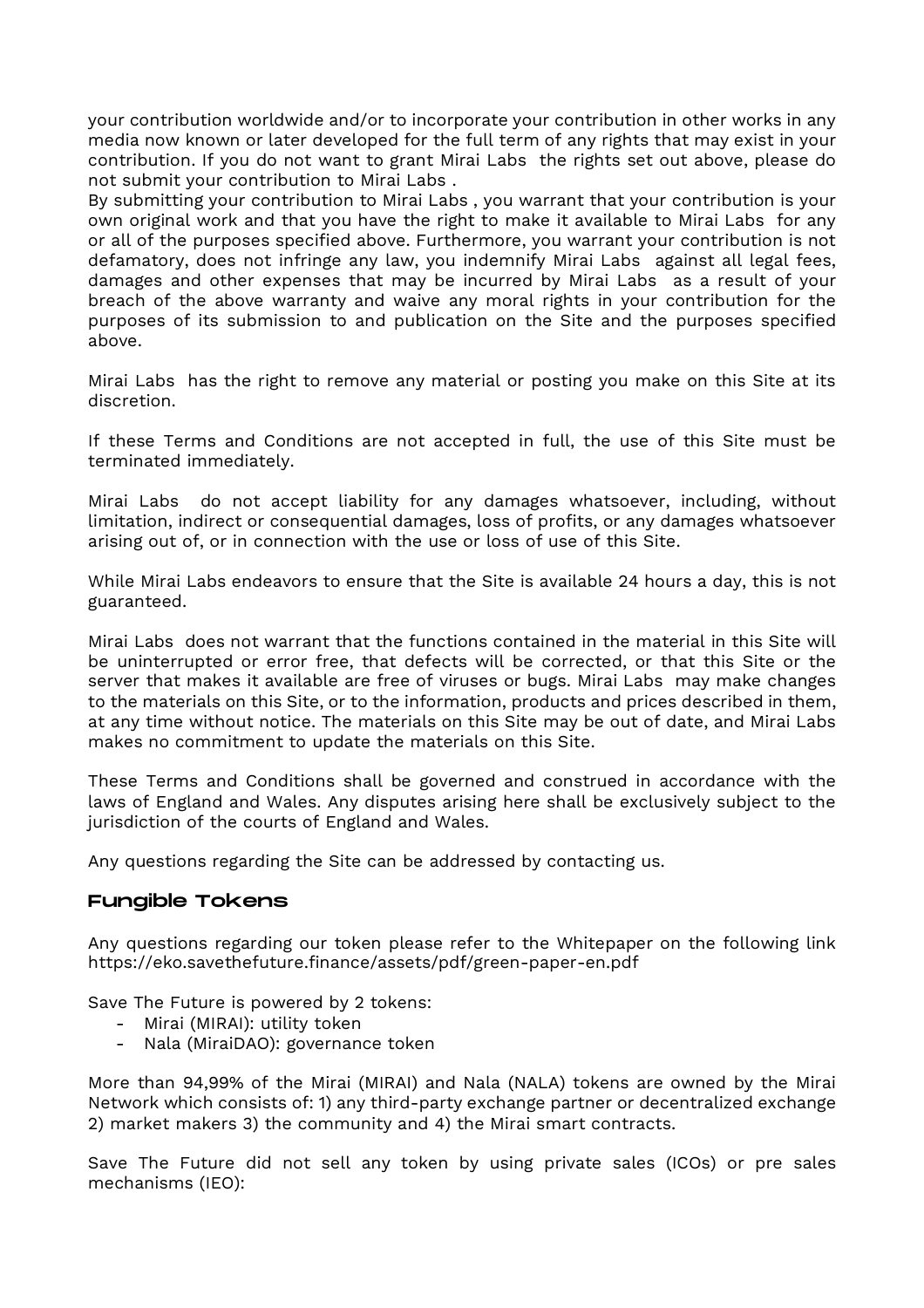- The Mirai (MIRAI) token was airdropped to the Save The Future community who, to the date November 2021, was holding the MiraiNFT. The MiraiNFT was an NFT purchasable during 3 NFTs events that occurred between August – October 2021 and that allowed the Mirai Labs community to obtain access to the savethefuture.finance ecosystem of products and private communities. Moreover, the MiraiNFT gave the chance to be whitelisted on the first NFTs drops of Mirai.
- The NALA (MiraiDAO) token was airdropped to the Save The Future community who, to the date February 2022 – March 2023, was holding the Mirai (MIRAI) token See the following link: https://docs.google.com/spreadsheets/d/1cuWQoD6bvTFOkGLyYlU-Qep70QQbYmlB/edit?usp=sharing&ouid=113431028990417432489&rtpof=true&sd=t

rue

# Non fungible tokens (NFTs)

NOTICE: NO PHYSICAL PRODUCT OR THIRD-PARTY PROJECT WILL BE REDEEMED WITHOUT MIRAI LABS (SAVE THE FUTURE) COLLECTING FULL KYC (KNOW YOUR CUSTOMER) INFORMATION AND ANY OTHER INFORMATION REQUIRED BY STATUTES OR REGULATIONS APPLYING AT THE TIME. PLEASE FIND BELOW THE TERMS AND CONDITIONS GOVERNING THE MIRAI LABS (SAVE THE FUTURE) OFFERINGS, INCLUDING:

• ACCESSING, DOWNLOADING, OR USING ANY OF THE MIRAI LABS (SAVE THE FUTURE) APPS;

• CREATING ANY COLLECTIBLE ON THE MIRAI LABS (SAVE THE FUTURE) APPS OR TRADING, BUYING, SELLING, TRANSFERRING, OR RECEIVING ANY COLLECTIBLE THAT WAS CREATED ON THE MIRAI LABS (SAVE THE FUTURE) APPS;

• USING, SENDING TOKENS TO, RECEIVING TOKENS FROM, SENDING MESSAGES TO OR OTHERWISE TRANSACTING WITH THE MIRAI LABS (SAVE THE FUTURE) DEX SYSTEM;

• USING, TRANSFERRING, VOTING, BUYING, SELLING, OR RECEIVING THE TOKEN; OR • PARTICIPATING IN THE OR ACCESSING OR USING GOVERNANCE MODULE.

These Terms ("Terms") are established by Mirai Labs S.r.l. Società Benefit("MIRAI LABS") to administer the Offering. By performing any of the aforementioned activities, you are deemed to be the binding "User" of these Terms. If you have any questions or concerns, please contact us at info@mirailabs.it

1. DEFINITION

1.1. CERTAIN DEFINED TERMS AND RELATED INFORMATION 1.1.1. NFTs and Collectibles.

## **NFT**

"NFTs" means 1) Ethereum-based or any-blockchain-based tokens complying with the Klaytn-based tokens complying with the KIP-17 standard, KIP-37 standard, the ERC-721 standard, ERC-1155 standard, or other similar "non-fungible" token standard. NFTs are intended to be "non-fungible" tokens representing a unique Collectible; however, certain NFTs may be fungible with one another (i.e., all such NFTs are associated with the same Collectible Metadata) while being non-fungible with other NFTs (i.e., such NFTs are associated with different Collectible Metadata).

## Collectibles

(a) "Collectible" means the association on Ethereum of an NFT with a Uniform Resource Identifier ("URI") identifying an appropriately configured JSON file conforming to the ERC-721 Metadata JSON Schema, ERC-1155 Metadata URI JSON Schema or a similar JSON schema, as applicable (such JSON file, the "Collectible ID").

(b) The Collectible ID of a Collectible specifies the properties of the Collectible, including the name and description of the Collectible (the "Collectible Descriptors"), a URI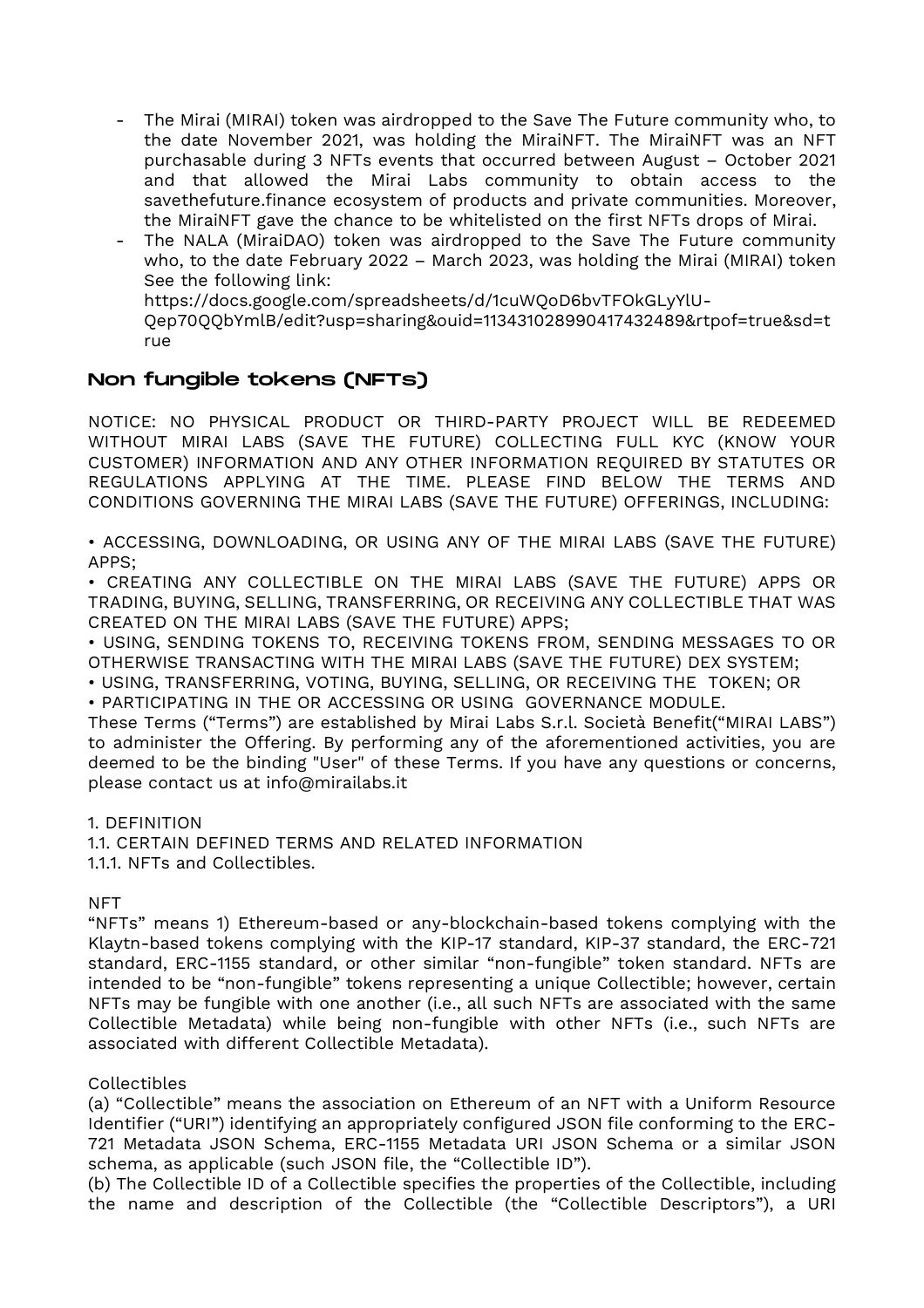identifying any image file associated with the Collectible (the "Collectible Image"), and potentially other "metadata" associated with the Collectible (the Collectible Descriptors, Collectible Image, and such other metadata, collectively, the "Collectible Metadata"). The Collectible Metadata for Collectibles created through the Mirai Labs (Save The Future) Applications is typically stored on IPFS through an IPFS node operated by MIRAI LABS or operated by a dedicated partner of MIRAI LABS. The Collectible Metadata for Collectibles created outside the Mirai Labs (Save The Future) Applications may be stored in other ways, depending on how such Collectibles were created.

(c) There can be no guarantee or assurance of the uniqueness, originality, or quality of any Collectible or Collectible Metadata. In the absence of an express legal agreement between the creator of a Collectible and purchasers of the Collectible, there cannot be any guarantee or assurance that the purchase or holding of the Collectible confers any license to or ownership of the Collectible Metadata or other intellectual property associated with the Collectible or any other right or entitlement, notwithstanding that User may rightfully own or possess the NFT associated with the Collectible.

(d) MIRAI LABS may from time to time remove certain Collectibles from the Mirai Labs (Save The Future) Apps or restrict the creation of Collectibles on the Mirai Labs (Save The Future) Apps in MIRAI LABS's sole and absolute discretion, including in connection with any belief by MIRAI LABS that such Collectible violates these Terms or the terms and conditions or privacy policy of the Mirai Labs (Save The Future) Apps. MIRAI LABS does not commit and shall not be liable for any failure to support, display or offer or continue to support, display or offer any Collectible for trading through the Mirai Labs (Save The Future) Apps.

1.1.2. Offerings.

(a) "Offerings" means the Mirai Labs (Save The Future) Platform and all uses thereof, the Mirai Labs (Save The Future) Apps, the Mirai Labs (Save The Future) DEX System, and the Mirai Labs (Save The Future) Governance Module.

(c) "MIRAI LABS" means Mirai Labs (Save The Future) Inc., a Delaware corporation.

(b) "Mirai Labs (Save The Future) DEX System" means the bytecodes (aka "smart contracts") for creating, buying, selling, and transferring NFTs and Collectibles that are officially supported in the Mirai Labs (Save The Future) Apps, as they may be modified or supplemented from time to time pursuant.

(c) "Mirai Labs (Save The Future) Governance Module" means the websites, forums, technologies, and methods established from time to time for the coordination, voting, and other official activities of holders in connection with the Mirai Labs (Save The Future) app.

(d) "Mirai Labs (Save The Future) Platform" means the Mirai Labs (Save The Future) Apps and Mirai Labs (Save The Future) DEX System, collectively.

1.1.3 "Ethereum" means the Ethereum mainnet and the consensus blockchain for such mainnet (networkID:1, chainID:1) as recognized by the official Go Ethereum Client, or, if applicable, the network and blockchain generally recognized as the legitimate successor thereto.

### 1.2. CERTAIN GENERAL TERMS

1.2.1. User Responsible for Accounts / Addresses. Users are responsible for all matters relating to their accounts (if any) on the Mirai Labs (Save The Future) Apps or the blockchain accounts or addresses through which they interact with the Offerings, and for ensuring that all uses thereof comply fully with these Terms. Users are responsible for protecting the confidentiality of their login information and passwords (if applicable) for the Mirai Labs (Save The Future) Apps or the private keys controlling the relevant blockchain accounts or addresses through which they interact with the Offerings.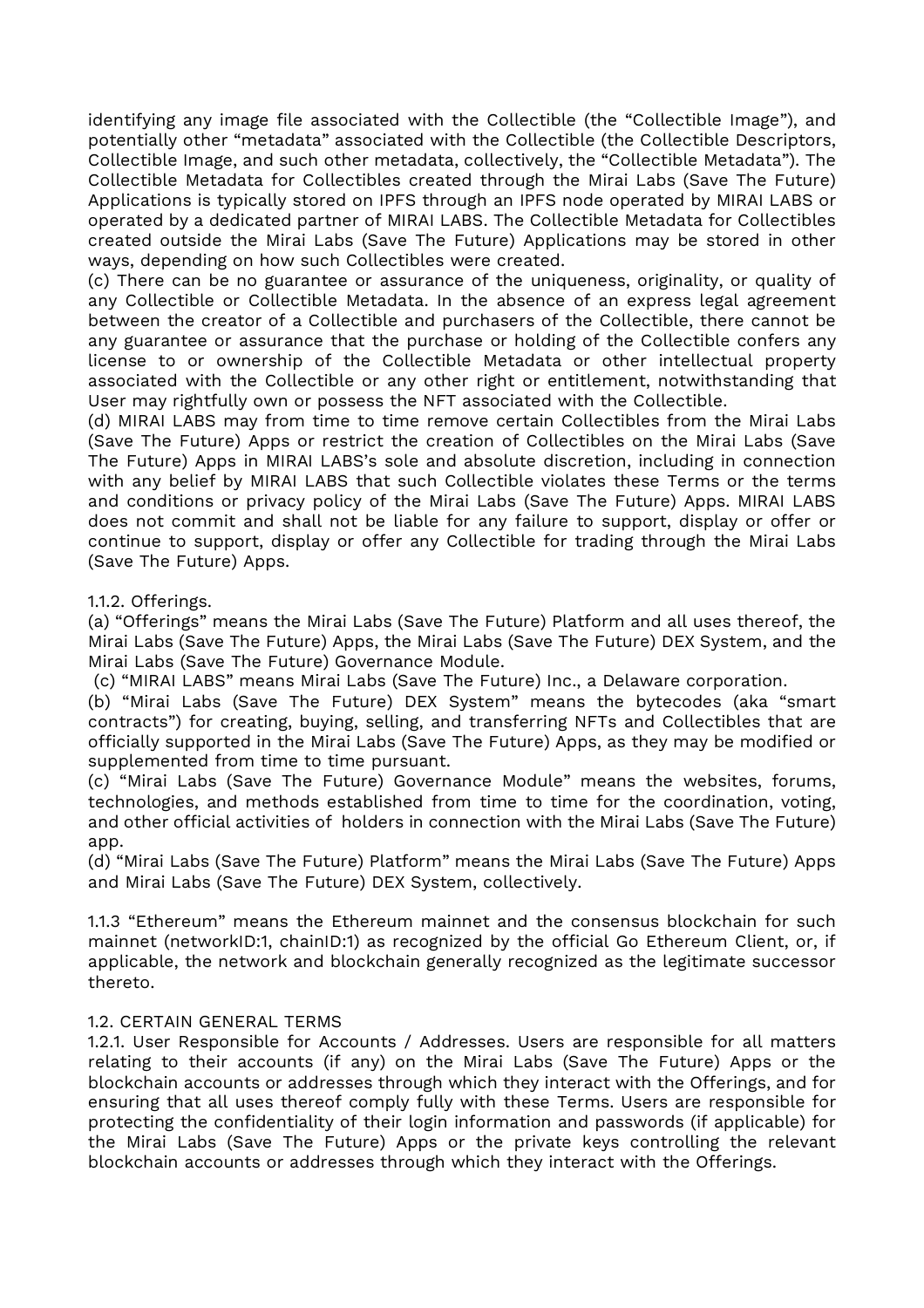1.2.2. Mirai Labs (Save The Future) May Discontinue Offerings. We shall have the right at any time to change or discontinue any or all aspects or features of the Offerings.

1.2.3. Mirai Labs (Save The Future) May Deny Access to or Use of the Offerings. MIRAI LABS reserves the right to terminate a User's access to or use of any or all of the Offerings at any time, without or without notice, for violation of these Terms or for any other reason, or based on the discretion of MIRAI LABS. MIRAI LABS reserves the right at all times to disclose any information as it deems necessary to satisfy any applicable law, regulation, legal process, or governmental request, or to edit, refuse to post, or to remove any information or materials, in whole or in part, in Mirai Labs (Save The Future)'s Company sole discretion. Collectibles or other materials uploaded to the Offerings may be subject to limitations on usage, reproduction, and/or dissemination; Users are responsible for adhering to such limitations if they acquire a Collectible. Users must always use caution when giving out any personally identifiable information through any of the Offerings. MIRAI LABS does not control or endorse the content, messages, or information found in any Offerings, and MIRAI LABS specifically disclaims any liability with regard to the Offerings and any actions resulting from any User's participation in any Offerings. 1.2.4 Monitoring. MIRAI LABS shall have the right, but not the obligation, to monitor the content of the Offerings, to determine compliance with this TOU and any operating rules established by MIRAI LABS and to satisfy any law, regulation or authorized government request. MIRAI LABS shall have the right in its sole discretion to edit, refuse to post, or remove any material submitted to or posted through the Offerings. Without limiting the foregoing, MIRAI LABS shall have the right to remove any material that MIRAI LABS, in its sole discretion, finds to be in violation of the provisions hereof or otherwise objectionable.

2. SERVICES, THE MIRAI LABS (SAVE THE FUTURE) APPS, AND THE MIRAI LABS (SAVE THE FUTURE) DEX SYSTEM

The company provides the following services:

2.1. Goods Trading Service and Redeemable NFT

The goods transaction service refers to a service that provides an online cyber marketplace so that the company can make purchases and purchases of goods between members according to the self-determination of each member. Users of Mirai Labs (Save The Future) can buy tokens that are linked to a single product and sell tokens on services and other platforms operated by Mirai Labs (Save The Future).

2.2. Provide transaction activation service

It refers to all services and related supplementary services that provide a way for potential traders to access goods and member information (transaction information, comment writing, wish, etc.) through external and internal SNS. 2.3. Mobile service

The mobile service provides an online cyber marketplace so that the company can trade mobile service products between users based on each user's self-determination. Service that provides The company does not act on behalf of mobile service transactions for the provision of mobile services.

2.4. Redeemable NFT issued under the name of Mirai Labs (Save The Future)

### 2.4.1. Overview

Mirai Labs (Save The Future) creates tokens that are linked to a single product and sell tokens on services and other platforms conducted by Mirai Labs (Save The Future) for products obtained by consignment or purchase.

Tokens are typically auctioned or sell through a launchpad. It may be sold at a fixed price. The goods themselves are stored in the facilities of our partners or facilities connected to our partners. Tokens may be subject to multiple changes in ownership but can be redeemed at any time for the goods themselves.

Mirai Labs does not respond of the shipment of the products.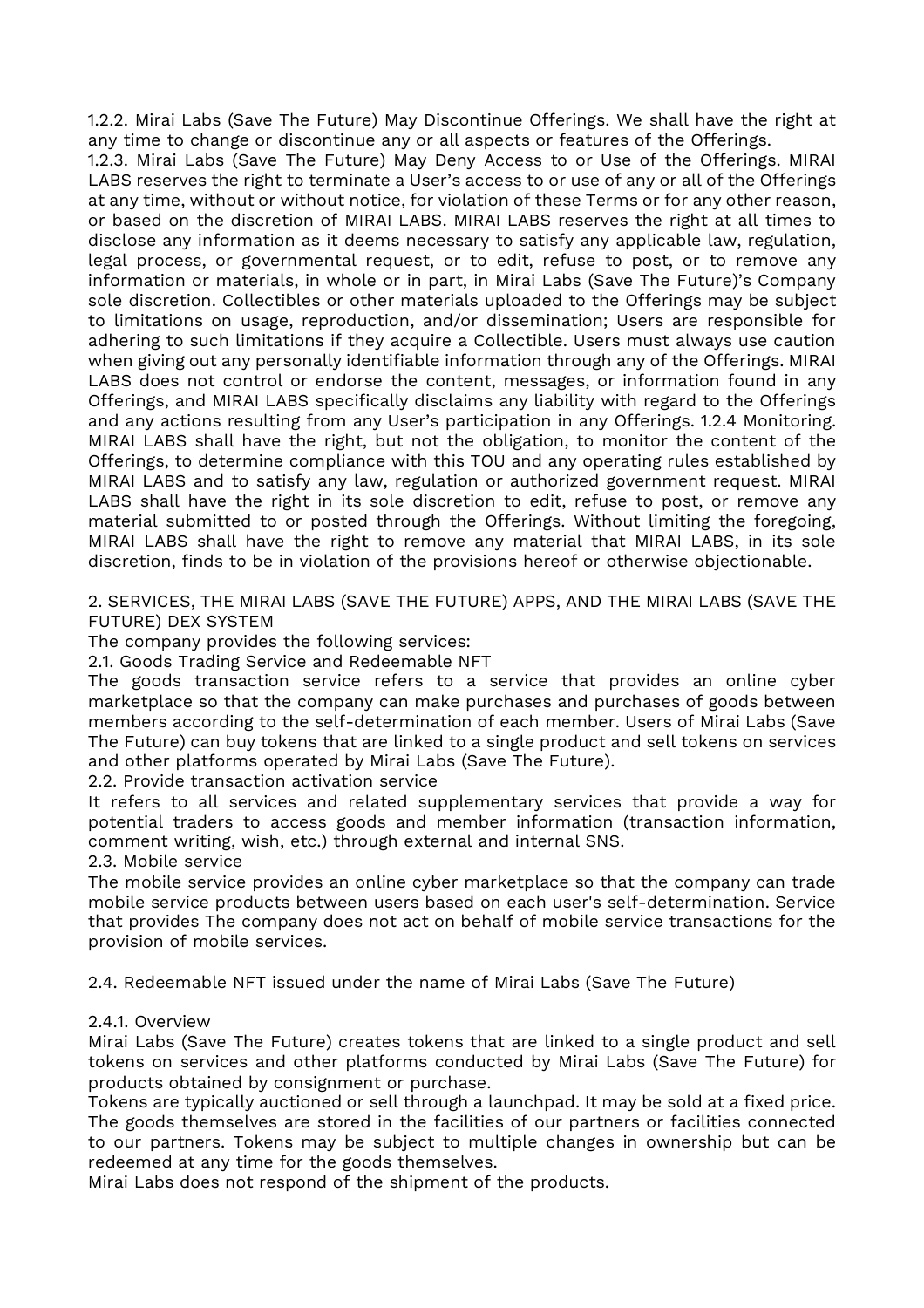2.4.2. Before the sale

Condition

(i) The condition of products can vary widely due to factors such as age, previous damage, restoration, repair, and wear and tear. Their nature means that they will rarely be in perfect condition. Products are sold "as is," in the condition, and they are in at the time of the sale, without any representation or warranty.

(ii) Any reference to condition in the Sale Particulars or in a condition report will not amount to a full description of condition, and images may not show the condition of a product clearly. Colors and shades may look different on the screen from how they look on physical inspection. Condition reports may be available to help you evaluate the condition of a product. Condition reports are provided free of charge as a convenience to our buyers and are for guidance only. They offer our opinion, but they may not refer to all faults, inherent defects, restoration, alteration, or adaptation because our staff is not professional restorers or conservators. For that reason, they are not an alternative to taking your own professional advice. It is your responsibility to ensure that you have requested, received, and considered any condition report.

Watches & Clock

(ii) We do not give a warranty that any product is in good working order. Certificates are not available unless described in the Sale Particulars.

### 2.4.3. After the sale

(a) HOW AN SAVE THE FUTURE NFT TOKEN IS REDEEMED

(i) Token owner ("redeemer") who chooses to redeem the token.

Redeemer is presented with an online form that obtains the necessary information from the redeemer, including name, address, email address, tax resale certificate if applicable, shipping preferences, and other information necessary for delivering the product INCLUDING ALL REQUIRED KYC INFORMATION. Mirai Labs (Save The Future) products are not sold or exchanged to prohibited persons. For more information on this, see section E.2.

Mirai Labs (Save The Future) will review the collected information, and the review schedule for the collected information will take 7 to 10 business days.

(ii) If there is an amount to be paid to Mirai Labs (Save The Future) by the redeemer, calculate the remaining payment required. If the redeemer has any remaining payments to pay to Mirai Labs (Save The Future), Mirai Labs (Save The Future) sends an email to the redeemer, which includes the date window to be redeemed with the specified fees and the acceptable payment method (PayPal, Crypto, credit card, etc.) in use by Mirai Labs (Save The Future) at that time. If you pay the required amount within the date window and send the token back to Mirai Labs (Save The Future) or its agent, Mirai Labs (Save The Future) can either ship the product to the redeemer or pick-up if the Mirai Labs (Save The Future) specifies that Pick-up is possible. The product will arrive with an appraisal report.

If the redeemer does not have any remaining payments to Mirai Labs (Save The Future), after completing the KYC, if the token itself is sent to the address provided by Mirai Labs (Save The Future), Mirai Labs (Save The Future) can ship the goods to the redeemer or pick-up if Mirai Labs (Save The Future) states that Pick-up is possible. The product will arrive with an appraisal report.

Note: Mirai Labs (Save The Future) has no obligation to the Redeemer until and unless all the above conditions have been fulfilled.

(iii) After all that, Mirai Labs (Save The Future) will burn the Token.

(b) Refund

(i) NFT issued under Mirai Labs (Save The Future)'s name is non-refundable, regardless of whether the redeem has proceeded or not, except in the following exceptions:

In case it is found that the original product of the relevant product is fake or not, the product may be questioned whether it is genuine or not.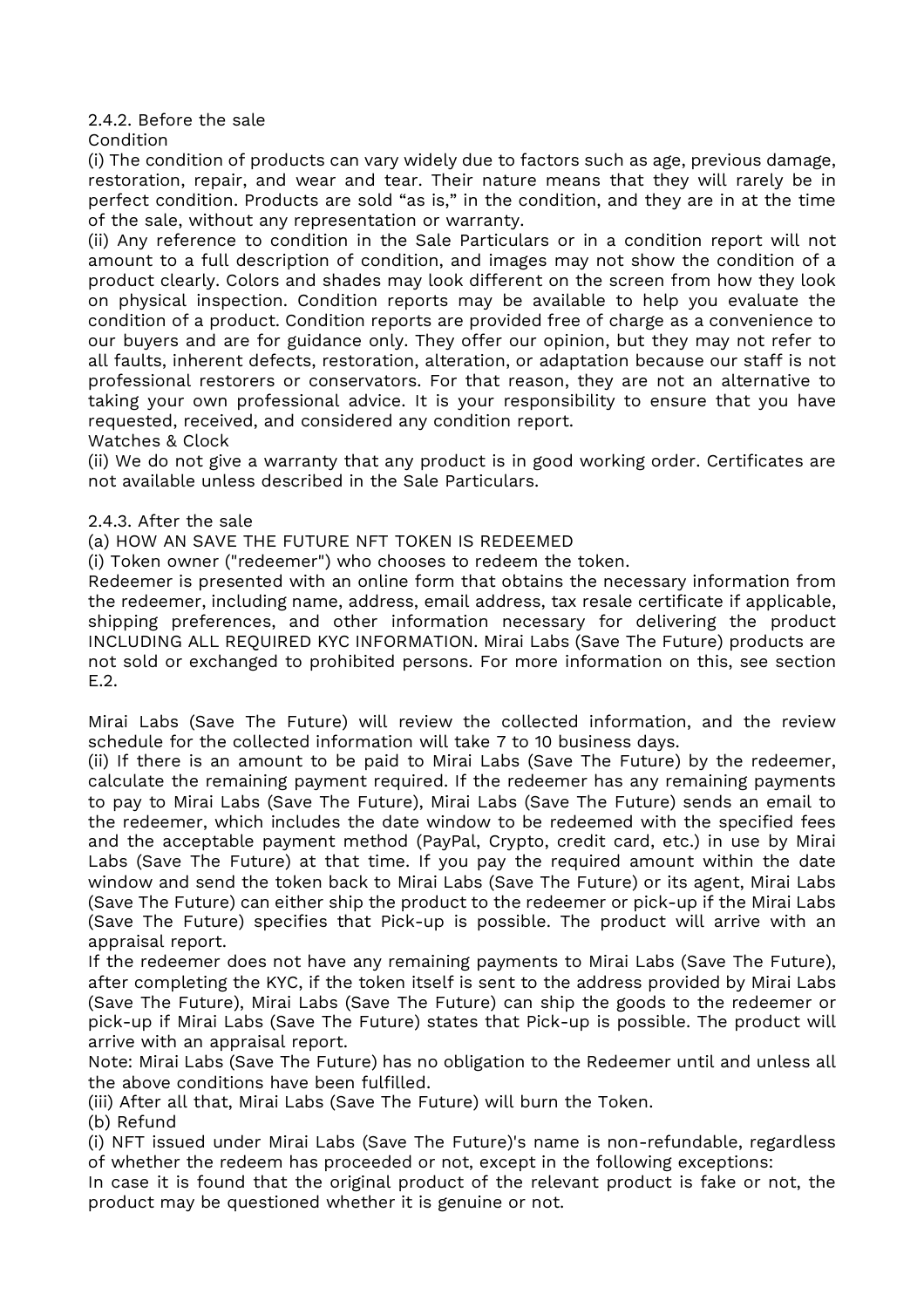If the condition of the product is so damaged that it cannot function properly at the time of receipt of the product after the lead.

(c) STORAGE FEES

(i) Mirai Labs (Save The Future) has a free archive policy in place for 3 months, including presale events.

(ii) If storage charges are incurred after 3 months, the following may occur: The storage fee is free for a year from the time of the first purchase of the token. A year after the first purchase of a token occurs, it can be associated with a certain amount of storage charge each year. If a storage fee is incurred, it must be paid before the goods are shipped from the storage. Everyone who wants to purchase a token must check the metadata of that token to see if there is a total fee currently incurred. Anyone who owns a token can contact Mirai Labs (Save The Future) at any time to pay for the storage, but it is not mandatory.

### (d) TRANSPORT AND SHIPPING

(i) Check the purchase details carefully and the contents of the package upon receipt. Upon receipt (within 2 days of receipt), contact info@mirailabs. if you have any problems with your product.

(ii) It is very rare for packaging to be lost or damaged during international shipment. If your parcel is lost or damaged during international shipping, you must submit the following: Claim within 14 days of delivery or within 14 days of receipt of delivery confirmation. Contact info@mirailabs.itMirai Labs (Save The Future).com to file a claim for loss or otherwise.

3. NEWLY-MINTED TOKENS VS. SECONDARY-MARKET TOKENS

3.1. NFT of users using the Mirai Labs (Save The Future) service.

Users can sell NFTs at reasonable prices. Mirai Labs (Save The Future) is not involved in pricing at all, and its NFTs can be offered at any price in the Secondary Market.

3.2. Redeemable NFT issued under the name of Mirai Labs (Save The Future)

A Newly-Minted Mirai Labs (Save The Future) NFT Token is one that is offered for sale by Mirai Labs (Save The Future) itself. Secondary-Market is a Mirai Labs (Save The Future) NFT token offered for sale by someone other than Mirai Labs (Save The Future). Buyers should be aware of the slight difference.

Mirai Labs (Save The Future) sets the price by referring to the initial selling price of the item to the current market price when the token is first issued. A secondary market Token could be offered at any price—this is outside Mirai Labs (Save The Future)'s control.

### 4. FEES, COMMISSIONS, ROYALTIES, AND OTHER CHARGES

4.1. Fees. Creating, buying, selling, or transferring Collectibles may be subject to fees, commissions, royalties, and other charges ("Fees") established from time to time at the sole discretion of MIRAI LABS, a Collectible creator, or participants in the Ethereum ecosystem.

On the date of the initial publication of these Terms, Fees include:

4.2. "Service fees" may be adjusted from time to time at the sole discretion of MIRAI LABS.

4.3. "Royalty" is set in the sole discretion of the Collectible creator and may range from 0% to 100%; in the event that a User acquires a Collectible with a 100% commission, the User will be unable to collect any proceeds of a sale of that Collectible on the Mirai Labs (Save The Future) Platform.

4.4. "Gas" fees paid to Binance network in BNB or other blockchain used on our websites, through Users' independent wallet applications as consideration for mining the Users' transactions.

5. ACCEPTABLE & PROHIBITED USES OF THE OFFERINGS

5.1. Acceptable Uses.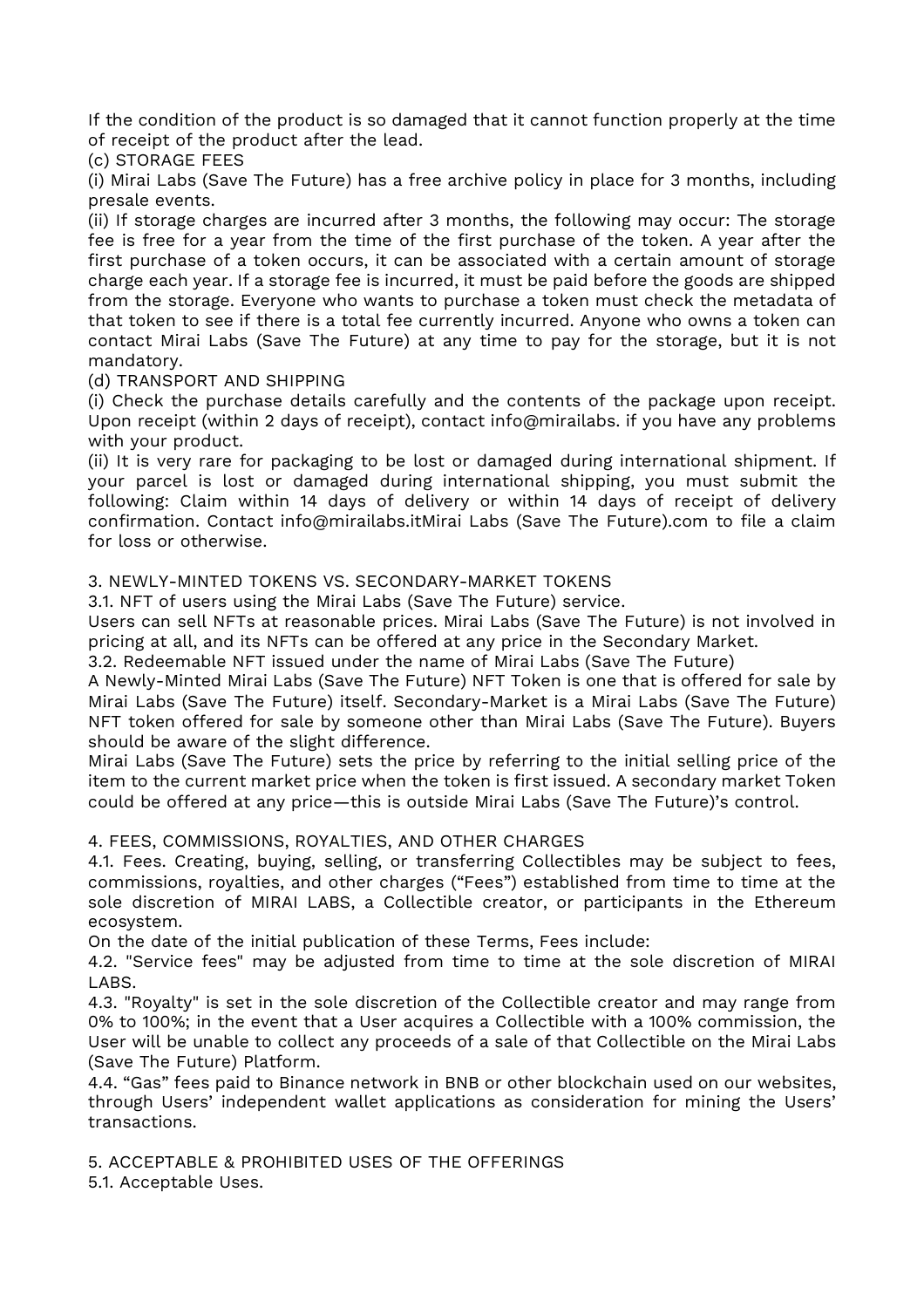The Mirai Labs (Save The Future) Platform and other Offerings are reserved exclusively for lawful consumer entertainment, artistic purposes, and trade of goods according to each user's self-determination. (the "Permitted Uses").

5.2. Prohibited Uses.

Users must not, directly or indirectly:

(a) employ any device, scheme or artifice to defraud, or otherwise materially mislead, MIRAI LABS, the or any member of the Mirai Labs (Save The Future) Community, including by impersonating or assuming any false identity;

(b) engage in any act, practice, or course of business that operates or would operate as a fraud or deceit upon the MIRAI LABS, the , or any member of the Mirai Labs (Save The Future) Community;

(c) violate, breach or fail to comply with any applicable provision of these Terms or any other terms of service, privacy policy, trading policy, or other contract governing the use of any the Offerings or any relevant NFTs or Collectibles;

(d) use the Offerings by or on behalf of a competitor of the MIRAI LABS or competing platform or service for the purpose of interfering with the Offerings to obtain a competitive advantage;

(e) engage or attempt to engage in or assist any hack of or attack on the Mirai Labs (Save The Future) Apps, Mirai Labs (Save The Future) DEX System, , or any member of the Mirai Labs (Save The Future) Community, including any "Sybil attack," "DoS attack," or "griefing attack" or theft of Collectibles, or funds, or upload files that contain viruses, Trojan horses, worms, time bombs, cancelbots, corrupted files, or any other similar software or programs that may damage the operation of another's computer or property or interfere with the Offerings;

(f) create, buy, sell or use any Collectible that infringes or in a manner infringing the copyright, trademark, patent, trade secret or other intellectual property or other proprietary rights of others, or upload, or otherwise make available, files that contain images, photographs, software or other material protected by intellectual property laws (including, copyright or trademark laws) or rights of privacy or publicity unless the applicable User owns or controls the rights thereto or has received all necessary consent to do the same;

(g) commit any violation of applicable laws, rules, or regulations;

(h) use the Offerings in connection with surveys, contests, pyramid schemes, chain letters, junk email, spamming, or any duplicative or unsolicited messages (commercial or otherwise);

(i) defame, abuse, harass, stalk, threaten, or otherwise violate the legal rights (such as rights of privacy and publicity) of others;

(j) publish, post, distribute or disseminate any profane, obscene, pornographic indecent or unlawful content, pictures, topic, name, material, or information;

(k) engage in or knowingly facilitate any "front-running," "wash trading," "pump and dump trading," "ramping," "cornering" or fraudulent, deceptive or manipulative trading activities, including: (i) trading a Collectible at successively lower or higher prices for the purpose of creating or inducing a false, misleading or artificial appearance of activity in such Collectible, unduly or improperly influencing the market price for such Collectible or establishing a price which does not reflect the true state of the market in such Collectible; (ii) for the purpose of creating or inducing a false or misleading appearance of activity in a Collectible or creating or inducing a false or misleading appearance with respect to the market in a Collectible: (A) executing or causing the execution of any transaction in a Collectible which involves no material change in the beneficial ownership thereof; or (B) entering any order for the purchase or sale of a Collectible with the knowledge that an order of substantially the same size, and at substantially the same price, for the sale of such Collectible, has been or will be entered by or for the same or different parties; or (iii) participating in, facilitating, assisting or knowingly transacting with any pool, syndicate